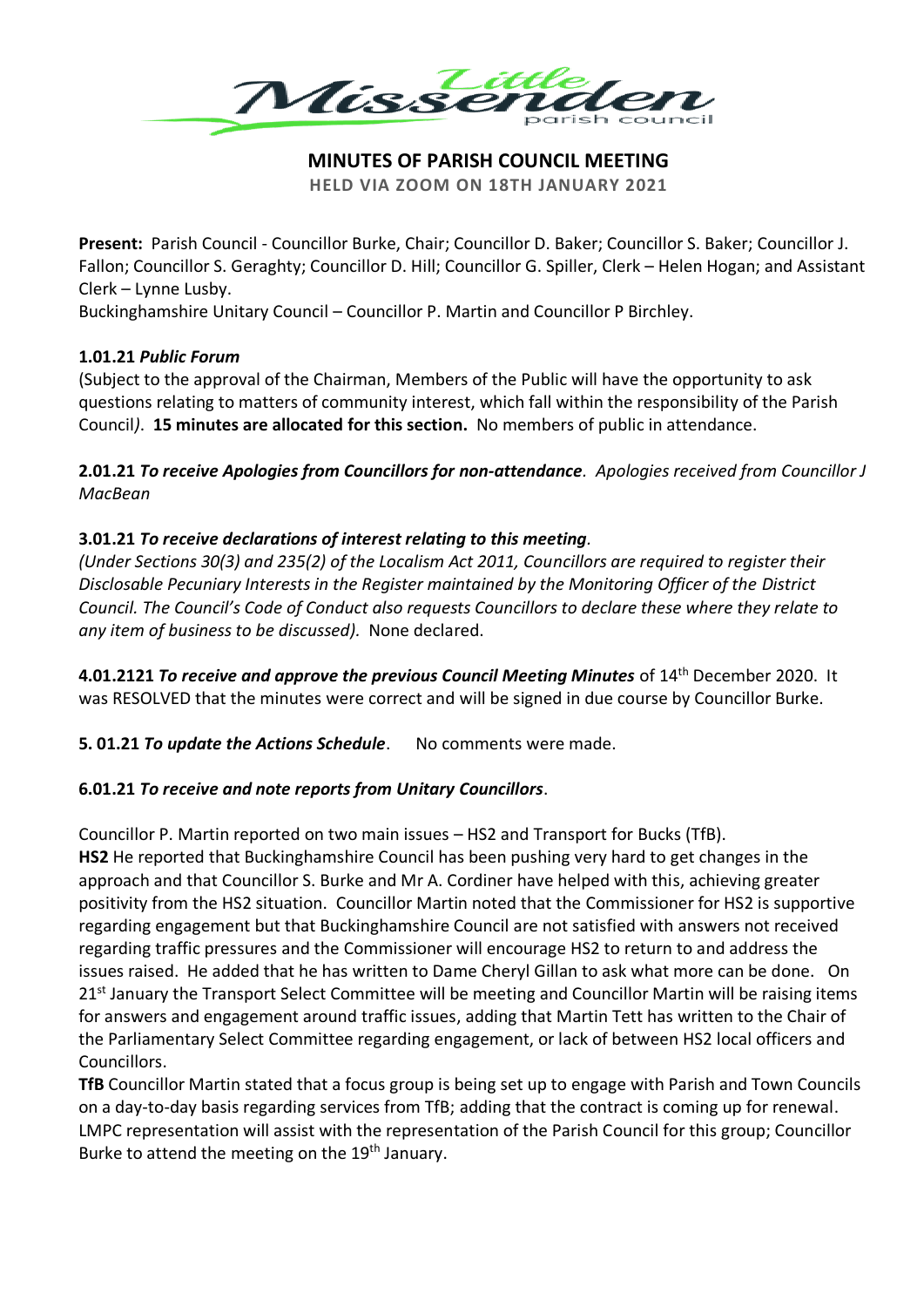Councillor P. Birchley reported on the current Covid-19 figures and added that although numbers of cases are falling, they are still high.

Councillor Burke asked the Unitary Councillors what LMPC could do going forward to support the drive for improvements in services as LMPC seek to improve communication for the residents it holds in high regard.

19:48 Councillors Martin and Birchley left the meeting.

# **7.01.21. Chairman's Report – Councillor S. Burke HS2 report**

- **i.** *LM vent shaft planning applications* access and roundabout. Two applications have been presented by HS2 – one for access and one for a roundabout. Councillor Burke and others have been campaigning against these relentlessly, resulting in Highways rejecting the application for the access site. The roundabout application has been withdrawn and resubmitted; there is a meeting on 21st January to discuss this.
- **ii.** *Chesham vent shaft* Councillor Burke reported that the meeting held at Hyde Heath School on 15th January with Align resulted in Align admitting that the proposed roundabout would link Little Missenden village school and the Chesham Road, however they declined to discuss the impact on the school and the village of Hyde Heath.
- **iii.** *Buckinghamshire Council and the democratic process* LMPC have raised questions in writing with the Portfolio holders and Buckinghamshire Council, and explained the impacts on the local communities; as yet no response has been forthcoming. LMPC and its communities are isolated in this as the democratic process seems not to be working regarding HS2.
- iv. *Working with the Lee and Great Missenden councils* LMPC is working with Great Missenden and The Lee Parish Councils; Councillor Colin Sully of The Lee has prepared a report regarding the traffic movements along the A413 as all lorries from Stoke Mandeville along to Amersham will be using this route. Align are using traffic data from 2016 and are not taking into account traffic movements beyond the Chesham Vent Shaft site, they claim only 26 HGV movements per day; the total number along the line will be 700+ and have denied there will be bottle necks and queues when the dual carriage way is reduced to one lane. Align refer to their 'modelling' which they are unable to share as it is 'secret'. LMPC stance is that something affecting communities on this scale cannot be kept 'secret' from those communities. Councillor Gaskin, of Calvert Green Parish Council, has written to LMPC in support as the impacts on the local community there have been devastating. Councillor Burke has written to town and parish councils along the line to raise awareness of the situation and to encourage a united approach for greater impact.
- v. *Funding applications for safety project in Little Missenden –* several applications have been submitted for funding to make the village and the school safer for the residents due to the impact on increased traffic using the village as a rat run. Unfortunately, a great deal of funding has been earmarked this year for Covid recovery and so far, a successful response has not been forthcoming. LMPC will continue to seek funding for this project.

Councillor Geraghty wished to note her depth of gratitude for the time, effort, and lengths that Councillor Burke has gone to regarding HS2 and expressed her admiration. This was applauded by all.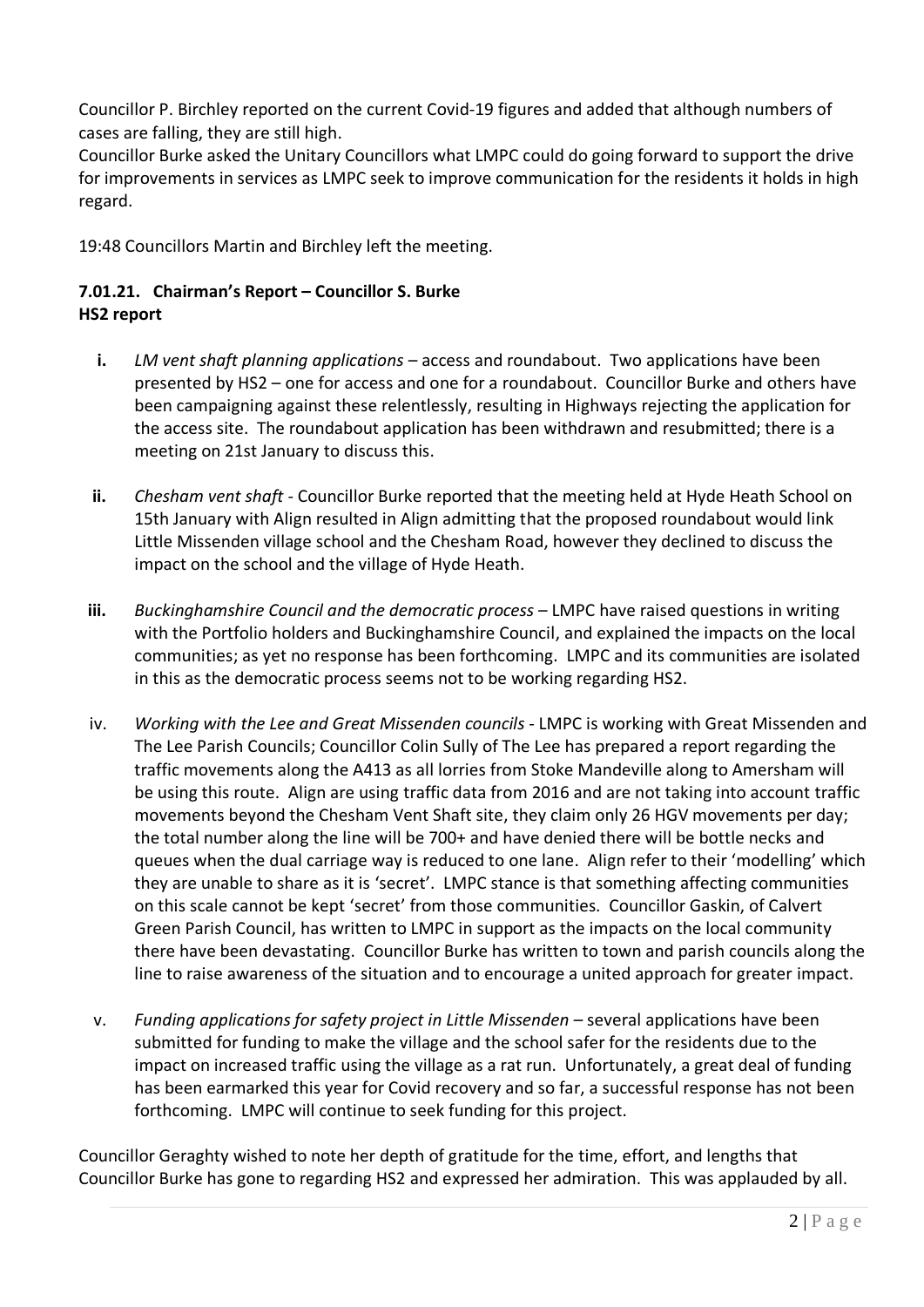*20:09 the meeting closed for the Planning Meeting to take place.*

# *Individual Committee Reports*

*8.01.21. the Chair of Planning – Councillor S. Baker – see separate minutes for Planning*

*20:22 the meeting re-opened for business.*

## *9.01.21 the Chair of Finance – Councillors D Hill*

- i. Agree monthly cheque payments it was RESOLVED that all could be paid. ACTION Assistant Clerk to raise cheques and remittance letters.
- ii. Budget review expenditure v budget As of October 2019 LMPC has underspent in some areas due to the effects of Covid-19 and this will impact on costs for next financial year. It was proposed that, as the elections are reported to be going ahead this year, an increase to £3,000.00 be put aside to cover costs as Buckinghamshire bill Parish Councils for this.
- iii. Pension contributions it was reported that an anomaly with the pensions in 2019/2020 meant that the budget for pensions should be reduced by £3,000.00 for 2021/22.
- iv. Holmer Green Sports Association (HGSA) payments for rent Due to Covid-19 HGSA have been unable to pay their rent to LMPC this financial year. LMPC have agreed to halve the rent and are awaiting an update as to when the balance will be made available as LMPC have paid the rent to Buckinghamshire Council as lease-holders of the site. ACTION – Councillor Hill to write to HGSA.

## *10.01.21 the Chair of Open Spaces – Councillor S. Burke*

- i. Annual Tree Survey this was discussed and it was RESOLVED to secure quotes and have all the suggested works actioned. ACTION – quotes to be sought. Term *same applies* within the report to be clarified by the Clerk.
- ii. Bench ordered for Holmer Green Play Area within budget agreed.
- iii. Grass and Hedge cutting contracts. As there have been no complaints the contracts will be rolled over as per the terms of the contract after an initial twelve-month period. ACTION – Clerk to confirm to contractors.
- iv. Removal of bench at Hyde Heath quote for approval. It was RESOLVED to accept the quote. ACTION – Clerk to raise PO.
- v. Cctv at Holmer Green Play Area additional quote received. This was discussed and deemed to be too expensive to take forward.

## **11.01.21** *Clerk's Report*

- i. Correspondence: Letter from Little Missenden Church thanking LMPC for a donation towards the upkeep of graves. This was noted by Council with appreciation.
- ii. Stationery order. Noted by Council.
- iii. Boiler repair new pump installed. Noted by Council.
- iv. Email of thanks received from Chesham Town Council for continuation of grass cutting contract after initial 12-month period. Noted by Council.
- v. Hyde Heath dropped kerb project. This should begin on 19<sup>th</sup> January.
- vi. Bench for HG construction cost sent flat packed. A cost of £30.00 for putting together was agreed. ACTION – Clerk to raise PO.

## **12.01.21 Rossetti** *Hall*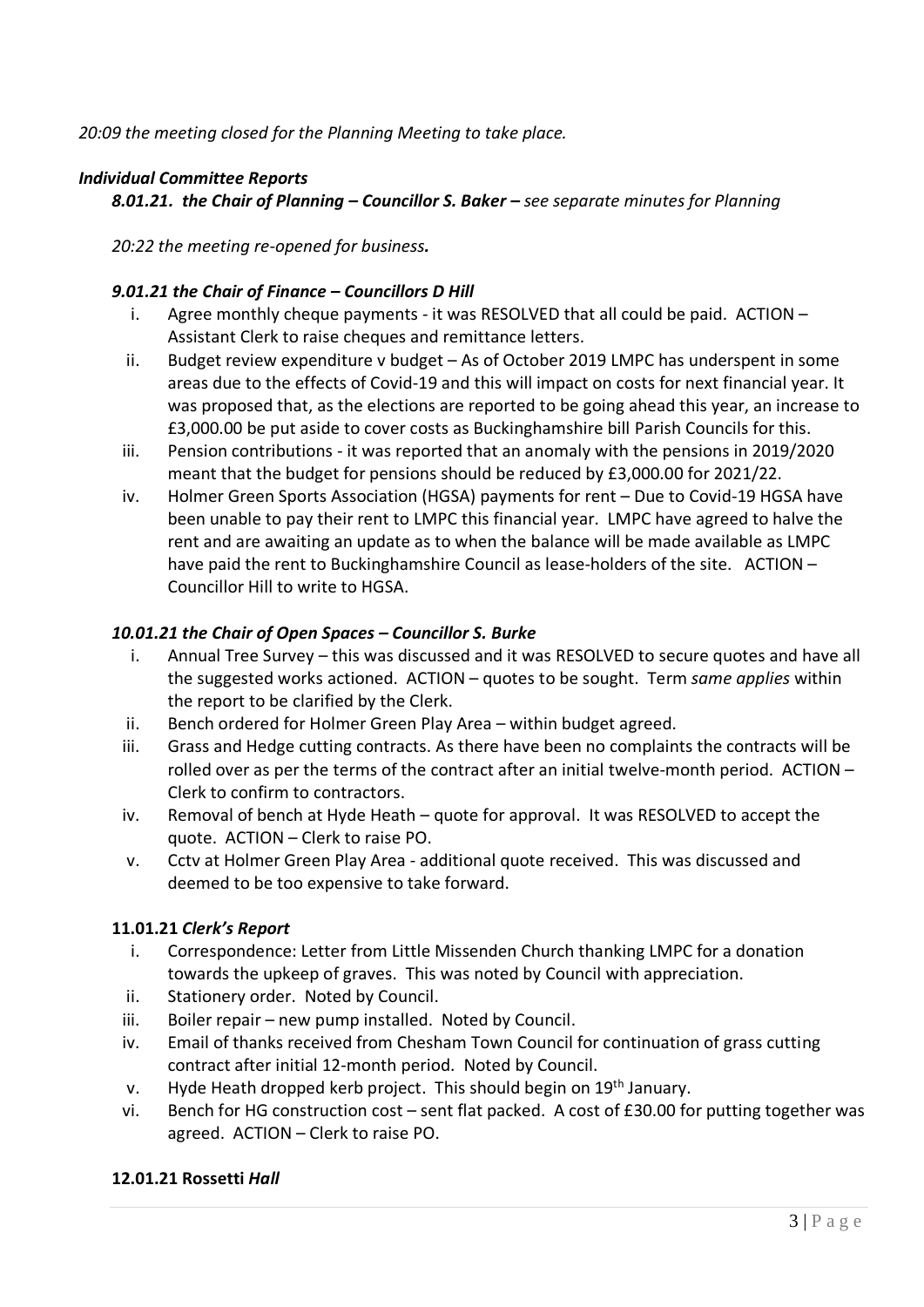- i. Recycling bin and location. Councillor Fallon shared the details of a prospective project to install recycling bins at the rear of Rossetti Hall and the items will raise money to train Medics in Malawi. Councillor Fallon will take the items to a drop off point in Amersham.
- ii. LMPC funding the cost of the bin It was RESOLVED that a budget of £100.00 be given to set up the facility and the success to be measured after a period of three months and reassessed at that time.
- iii. Ring camera It was RESOLVED that a Ring Camera be installed at the rear of Rossetti Hall for security purposes and a Budget of £300.00 was set for this. ACTION – Councillor Fallon to source best value for money and order. Councillor S. Baker will install.

# **13.01.21** *Councillors Items for Discussion and, where necessary, approval.*

- i. Memorial Garden quotes received. This is a specialised project and only one quote was received. It was RESOLVED to accept the quote. ACTION – Clerk to raise PO.
- ii. Play area inspections outsourcing quotes received. It was RESOLVED to move this item to the next meeting as only one quote had been received in time for this meeting. ACTION – Clerk to put on Agenda for February.
- iii. Draft Equality and Diversity Policy for approval. It was RESOLVED to adopt this policy. ACTION – Clerk to finalise and publish.
- iv. Draft Safeguarding Policy for approval. It was RESOLVED to adopt this policy. ACTION Clerk to finalise and publish.
- v. MVAS movements contract it was RESOLVED to agree with the continuance of this contract and a PO raised until March 2022. ACTION – Clerk to raise PO. One unit was reported as not working by Councillor Fallon. ACTION – unit to be tested and action taken to remedy this – Councillor Burke and Clerk.
- vi. Donation in memory of Lucy Coppin, Internal Auditor for LMPC. Amount to be agreed and Charity – British Heart Foundation or Cancer Research. It was proposed by Councillor Geraghty and RESOLVED to send a donation of £50.00 to each of the charities in memory of Mrs Coppin. ACTION – cheques to be raised by Assistant Clerk and sent off. Clerk to write to Mr Coppin.
- vii. Sensory Garden in Holmer Green HGVS proposal. There was much discussion around this proposal and it was agreed in principle to give permission to HGVS to go ahead with the project on land owned by LMPC at Earl Howe Road for an initial period of ten years and a rental agreement will need to be drawn up. The garden will be open to a large and varied audience with different areas / zones. It will be a place to rest and find a sense of peace. HGVS are aware that the land may be required for another purpose in the future, e.g., new build GP surgery. If LMPC were to be approached by a buyer for the land they will retain the right to take it back, give a form of compensation and offer another area of land if possible. It was discussed that at present LMPC cut the hedges in this area and if hedge maintenance is not built into the rental agreement a path will need to be left for hedge cutters to access. It was RESOLVED that if HGVS take on the maintenance of the hedges LMPC will give the monies saved to the project. It was noted that the allotment holders will require vehicular access to their plots and this will need to be take in into account. There are still many details to finalise, such as on-site parking and toilets, but issues that come up can be addressed in a timely manner by LMPC and HGVS working together. ACTION – rental agreement to be drawn up.

#### **14.01.21 Youth** *Matters* Nothing to report